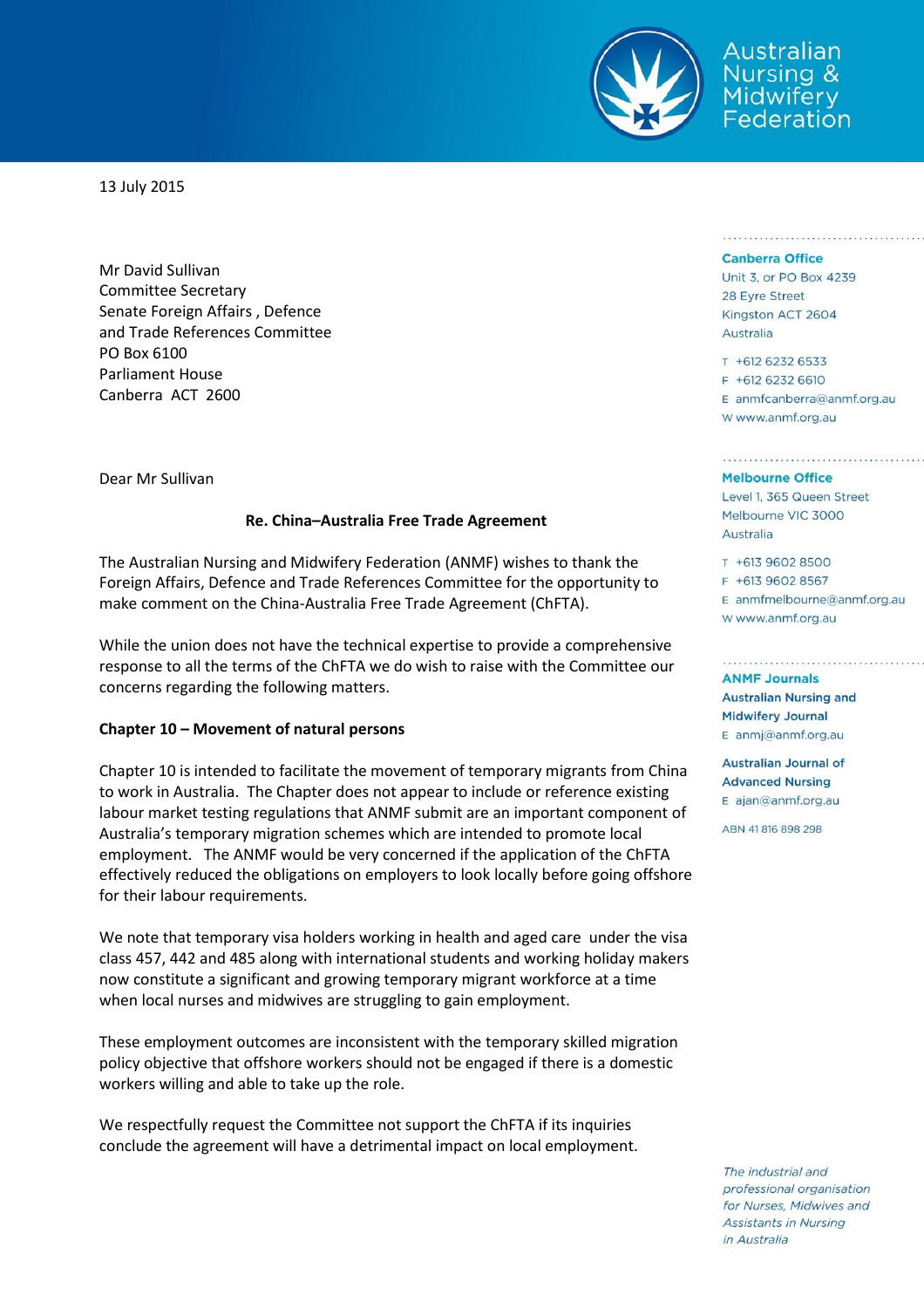## **Annex 10-A – Specific commitments on the movements of natural persons**

Section A para 6(b) defines a specialist as a natural persons with trade, technical or professional skills or experience who must be assessed as having the necessary qualifications or alternative credentials accepted as meeting Australia standards (Underlining added)

Given the term "alternative credentials" does not appear to be defined we wish to draw to the Committee's attention the following issues relating to the regulation of nurses and midwives.

# **Nursing and Midwifery Registration and Accreditation**

All nurses and midwives in Australia must be registered with the Nursing and Midwifery Board of Australia (NMBA) in order to practice as a nurse or as a midwife. In addition, all nurses who received their nursing qualifications from outside Australia must undertake an assessment of their skills and competence for practice before being able to work within Australia. This work is undertaken by the Australian Nursing and Midwifery Accreditation Council (ANMAC).

There is currently no recognition of alternative credentials in the absence of a skills and competency assessment undertaken by ANMAC.

# **English language standard**

The NMBA sets the English Language Skill Registration Standard required of all applicants, including internationally qualified applicants, seeking initial nursing or midwifery registration in Australia. The two English language proficiency tests approved by the NMBA are: the International English Language Testing System (IELTS) and the Occupational English Test (OET).

The IELTS examination score required for nurses and midwives in Australia is a minimum of 7 and the OET, an overall pass with grades A or B only. The NMBA standard details the English language proficiency requirements for all nurses and midwives.

We wish to emphasise to the Committee that meeting IELTS 7 or OET Grades A or B is a requirement that is over and above successfully completing a nursing or midwifery qualification in Australia or obtaining an overseas qualification that may be recognised in Australia.

Given the foregoing, the ANMF believes that notwithstanding the provision of the assessment of alternative credentials as set out in para 6(b), the current regulatory framework as it applies to nurses and midwives will continue.